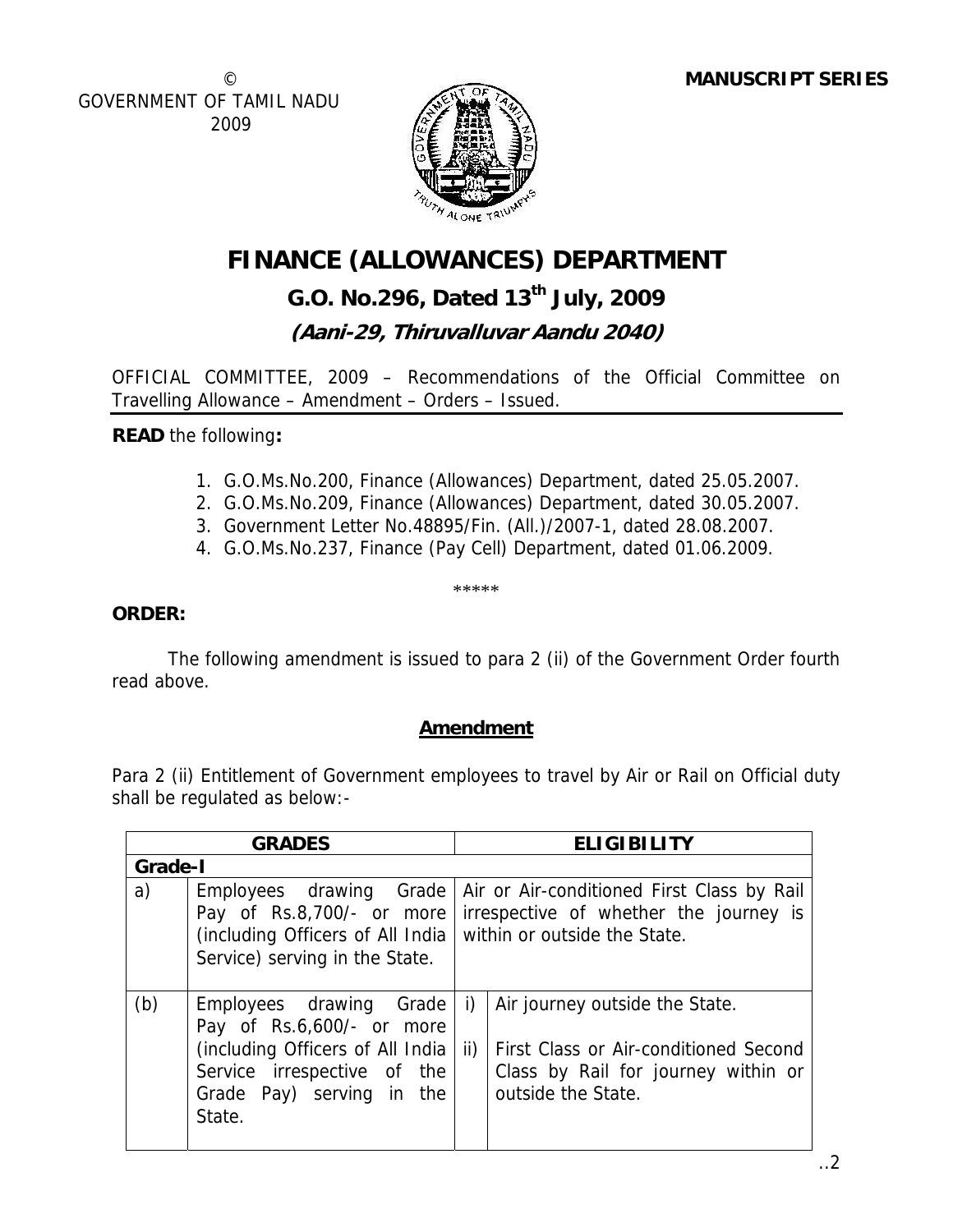| <b>GRADES</b>                                                                  | <b>ELIGIBILITY</b>   |  |
|--------------------------------------------------------------------------------|----------------------|--|
| Grade-II                                                                       |                      |  |
| Employees drawing Grade Pay of<br>Rs.4,400/- and above but below<br>Rs.6,600/- | First Class by Rail  |  |
| Grade-III & IV                                                                 |                      |  |
| Employees drawing<br>Pay<br>Grade<br>below Rs.4,400/-                          | Second Class by Rail |  |

 The Officers drawing the Grade Pay of Rs.10,000/- and above are eligible to travel by air in Executive Class.

#### **(BY ORDER OF THE GOVERNOR)**

#### **K. GNANADESIKAN**

PRINCIPAL SECRETARY TO GOVERNMENT

To

All Secretaries to Government. The Secretary, Legislative Assembly Secretariat, Chennai-9. The Secretary to the Governor, Chennai-32. The Comptroller, Governor's Household, Raj Bhavan, Chennai-32. The Governor's Secretariat, Raj Bhavan, Guindy, Chennai-32.

Tamil Nadu Information Commission, 378, Anna Salai, Teynampet, Chennai-18.

All Heads of Departments.

All Departments of Secretariat (OP/Bills)

All Sections in Finance Department.

All Collectors / All District Judges / All Chief Judicial Magistrates.

The Accountant General (Accounts and Entitlements), Chennai-18.

The Accountant General (Accounts and Entitlements), Chennai-18 (by name).

The Principal Accountant General (Audit I), Chennai-18.

The Principal Accountant General (Audit I), Chennai-18 (by name).

The Accountant General (Audit II), Chennai-18.

The Accountant General (Audit II), Chennai-18 (by name).

The Accountant General (CAB), Chennai -9 / Madurai.

The Director of Treasuries and Accounts, Chennai-15.

The Pay and Accounts Officer (East) Chennai-5.

The Pay and Accounts Officer (Secretariat) Chennai-9.

The Pay and Accounts Officer (South) Chennai-35.

The Pay and Accounts Officer (North) Chennai-79.

The Pay and Accounts Officer, Madurai-1.

All Treasury Officers / All Sub-Treasury Officers.